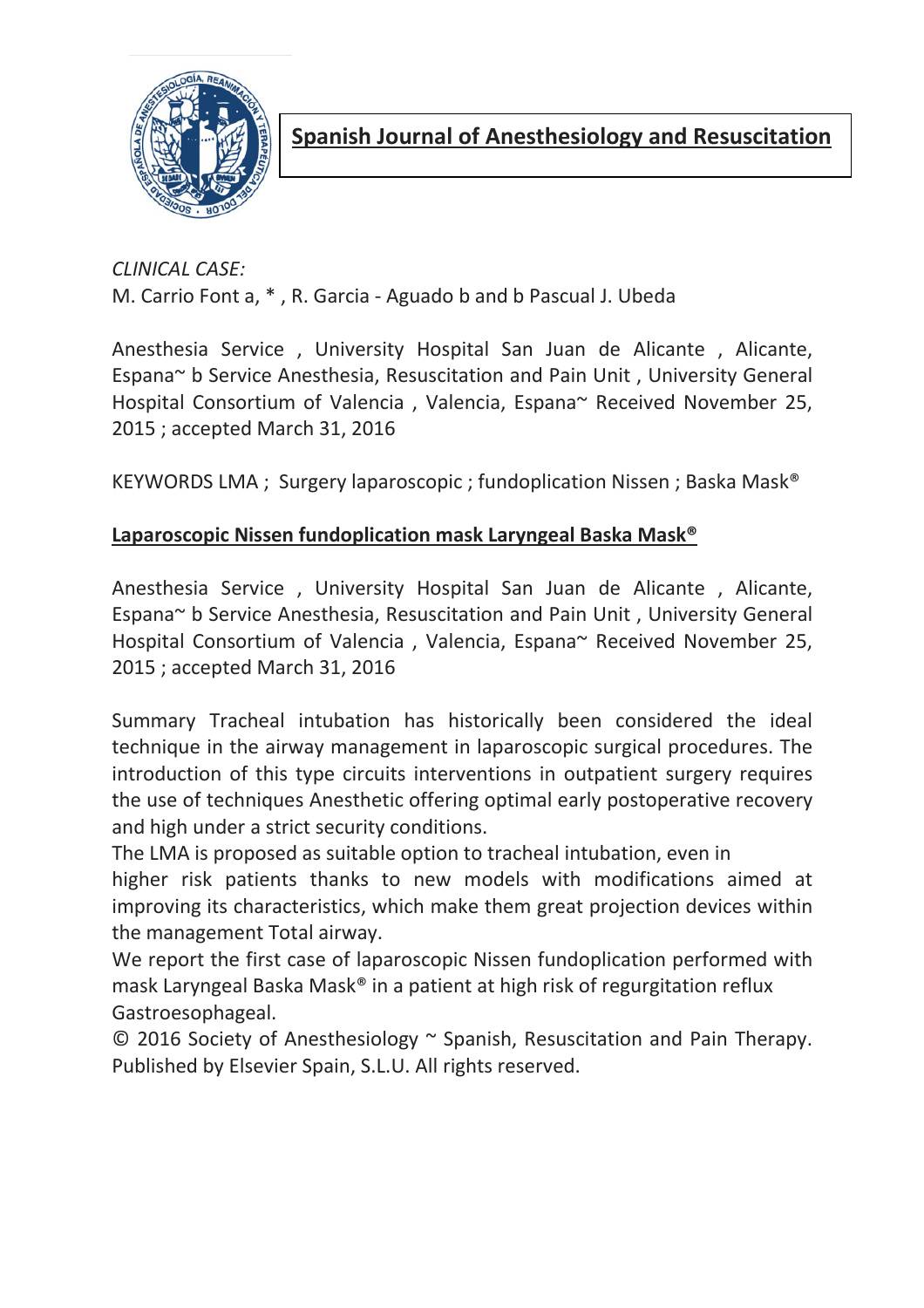

Laparoscopic Nissen fundoplication with Baska Mask® laryngeal mask Abstract Tracheal intubation has historically been considered the ideal technique to handle the airway in laparoscopic surgical procedures. The introduction of such procedures in ambulatory surgery requires the use of anesthetic techniques that offer optimal and early postoperative recovery under strict security conditions. Laryngeal mask is proposed as a suitable alternative to tracheal intubation, even in high risk patients due to new devices which have been modified to improve their characteristics, becoming great alternatives in the overall management of the airway

#### ARTICLE IN PRESS:

We report the first case of laparoscopic Nissen fundoplication performed with a laryngeal Baska Mask in patient with high risk of regurgitation due to its gastroesophageal reflux. © 2016 Sociedad Espanola ˜ de Anestesiología, Reanimación y Terapéutica del Dolor. Published by Elsevier España, S.L.U. All rights reserved.

Introduction Using supraglottic devices major surgery Outpatient is becoming more common in patients require general anesthesia to perform procedures surgical forming part of these circuits, thus facilitating good operation1. The introduction new surgical techniques such as laparoscopy, promote the anesthetic plan suits offer quality requirements as an outpatient demands. Therefore, the development of new generations of masks Laryngeal aims to offer the features necessary for the management of the airway can avoid orotracheal intubation, assuming a real innovation in airway management and especially in outpatient without affecting the security the patient2. The Baska Mask® (Logikal Health Products PTY Ltd., Morisset, NSW, Australia) is made of silicone malleable enough to change form according to the pressure so no precise inflation and gives greater adaptability to the anatomy pharyngeal during the use of positive pressure decreasing morbidity and airway. has also 2 gastric drainage channels on the sides of through the airway opening in the distal region, back, on each side of the bowl to be prolonged the tip of the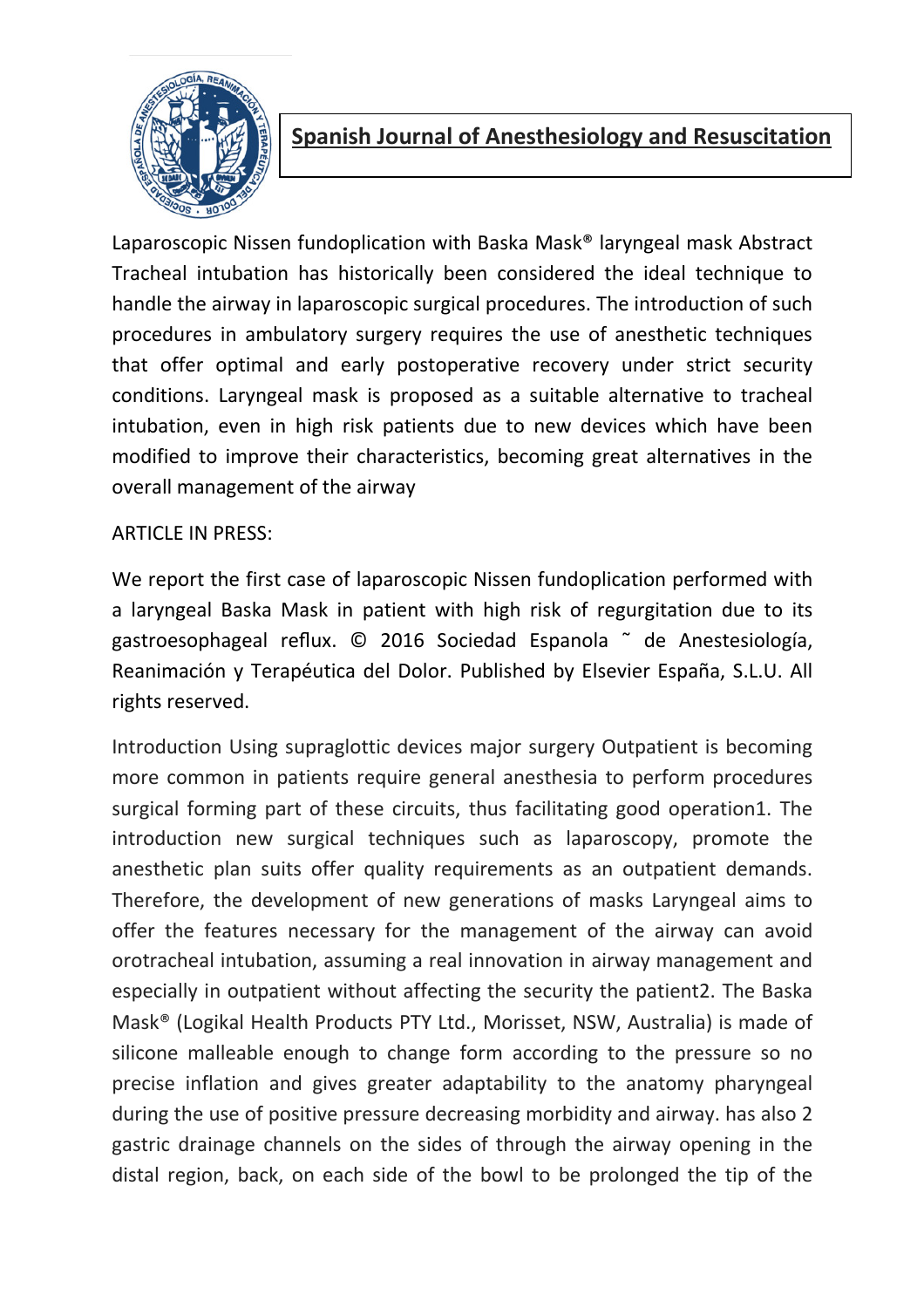

device intended to abocar esophagus, and greater suction capacity drainage keep going. The idea is to provide a drain port conventional and one for pharyngeal aspiration by connection in the proximal part of increasing safety patient against regurgitation and also allowing the insertion of a nasogastric tube if the needs of the I need surgery. This device thus becomes in a suitable alternative for surgeries in which despite abdominal high pressure, it has to protect airway and, on the other hand, it appears as a effective option in clinical situations where there is high possibility of aspiration thanks to its powerful channels drainage and suction, as may be the disease gastroesophageal reflux. The case presented was conducted by an anesthesiologist expert with a great routine training with Baska Mask® in patients ASA 1 and after demonstrating appropriate handling device due to the specific maneuvers It presents for correct insertion.

#### Clinical case

We describe the case of a male patient of 48 years,  $\sim$  67 kg and 165 cm, ASA 2. It has a history of bronchial asthma without recent exacerbations, treated with occasional, besides being intolerant antiinflammatory inhalers nonsteroidal with clinical manifestations bronchoconstriction and edema of glottis. Is found in monitored by the Department of Gastroenterology for over  $\sim$  20 years to present gastroesophageal reflux disease of cal with heartburn totally dependent antisecretory without referring clinic regurgitation though need I sleep lightly built. The endoscopic study It shows a hiatal hernia pequena~ 3-4 cm possible grade B esophagitis normal manometry. It refers therefore to serve General and Digestive Surgery I antireflux surgical laparoscopic approach in major outpatient surgery. The day of surgery, the patient came fasting and He confirmed the absence of recent clinical worsening reflux. peripherally it was channeled and under monitoring standard, administered midazolam 2 mg, prophylaxis antibiotic amoxicillin-clavulanate 2 g, antiemetic prophylaxis with primperan 10 mg and droperidol 2.5 mg, ranitidine Nolotil 50 mg and 2 g.

The patient was placed on the operating table in Fowler of 45◦. After successful denitrogenation, induction began with propofol infusion pumps controlled for a target 6.0g / ml concentration and remifentanil 3 ng / ml. Once achieved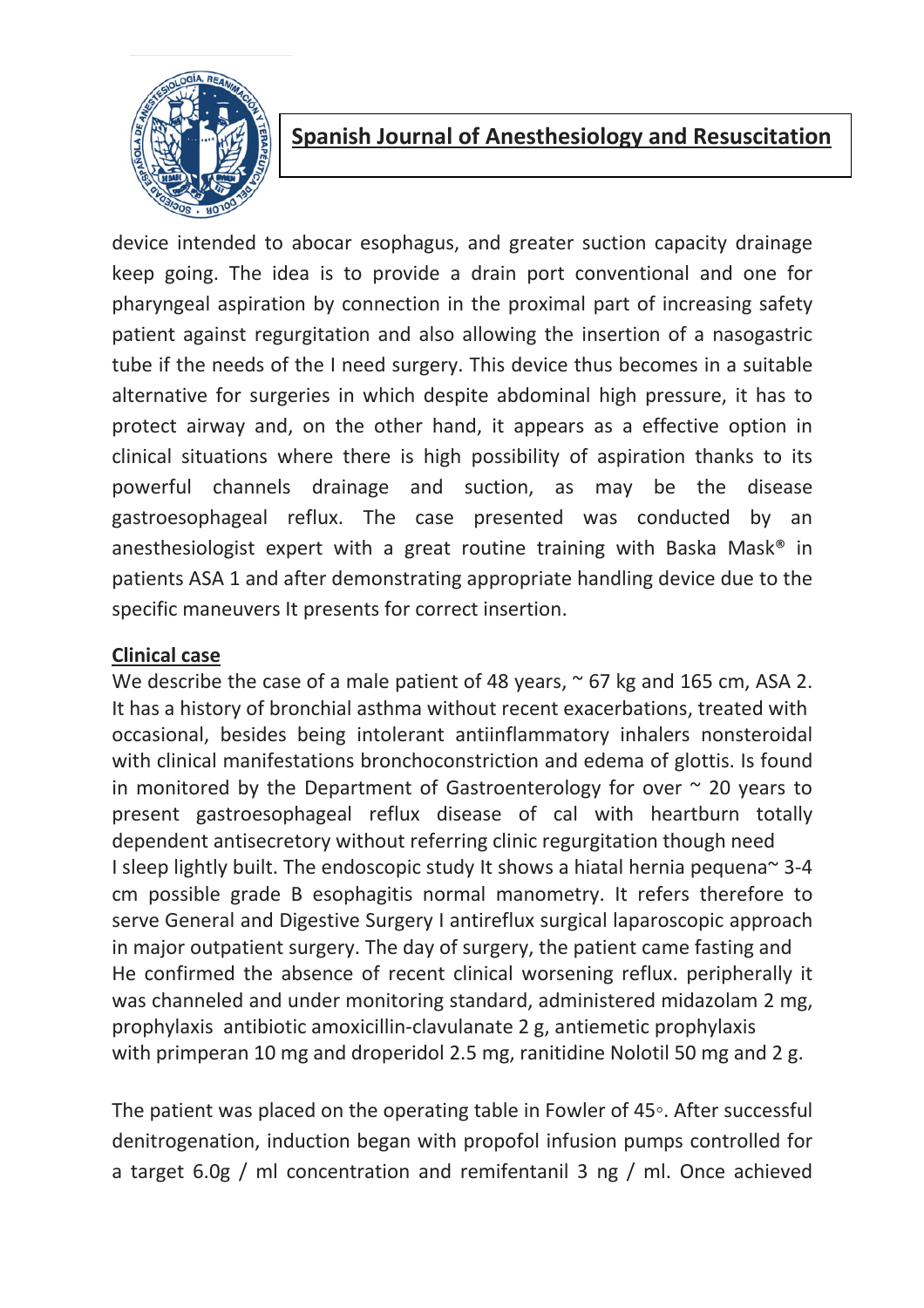

plasma levels induction proceeded to the placement of the mask Baska laryngeal Mask® which was incorporated in the channel right lateral suction port continuous suction. After the maneuver, the appearance was checked curve CO2 capnography and proper sealing device (42 mmHg pressure seal, tidal volume 800 ml). in any time gastric contents was evident through the suction probe. As maintenance of anesthesia Generally, the rate dropped to Propofol 2.0g / ml and He was subsequently administered rocuronium and fentanyl 20mg 100 g. The total of the intervention was 60 min, 40 min the duration of pneumoperitoneum performed using flow CO2 maintaining constant pressure intraabdominal 14 mmHg. We proceeded to the infiltration of ports laparoscopic entry. The patient was disconnected from the mechanical ventilation, without reversal of blocking neuromuscular, with proper mechanical ventilation and a verbal pain according to the analgesic scale of 0- 1. After 3 h under anesthesia recovery unit, was given High without incident.

#### **Discussion**

Ambulatory surgery continues to expand between patients with greater comorbidity and will be Document downloaded from http://www.elsevier.es the 06/10/2016. Copy for personal use, the transmission of this document is prohibited by any media or format. How to cite this article: Carrio Font M, et al. Laparoscopic Nissen fundoplication with LMA Baska Mask®. Rev Esp Anestesiol Reanim. 2016 http://dx.doi.org/10.1016/j.redar.2016.03.010

#### ARTICLE IN PRESS + Model REDAR-704; No. of Pages 5

Laparoscopic Nissen fundoplication with LMA Baska Mask® 3 undergoing surgical procedures more complex. Is essential to provide adequate postoperative recovery to facilitate early discharge and the early resumption of normal3 daily activity. To do this, using techniques surgical anesthetic that optimize conditions ensuring minimum unwanted effects. Avoid the tracheal intubation has advantages and avoid manipulation Direct from the lower airway, side effects and stress response associated with laryngoscopy, avoid neuromusculares4 use of relaxant drugs or appearance postintubation sore throat trachea. It is about of factors which in certain patients can pose a risk in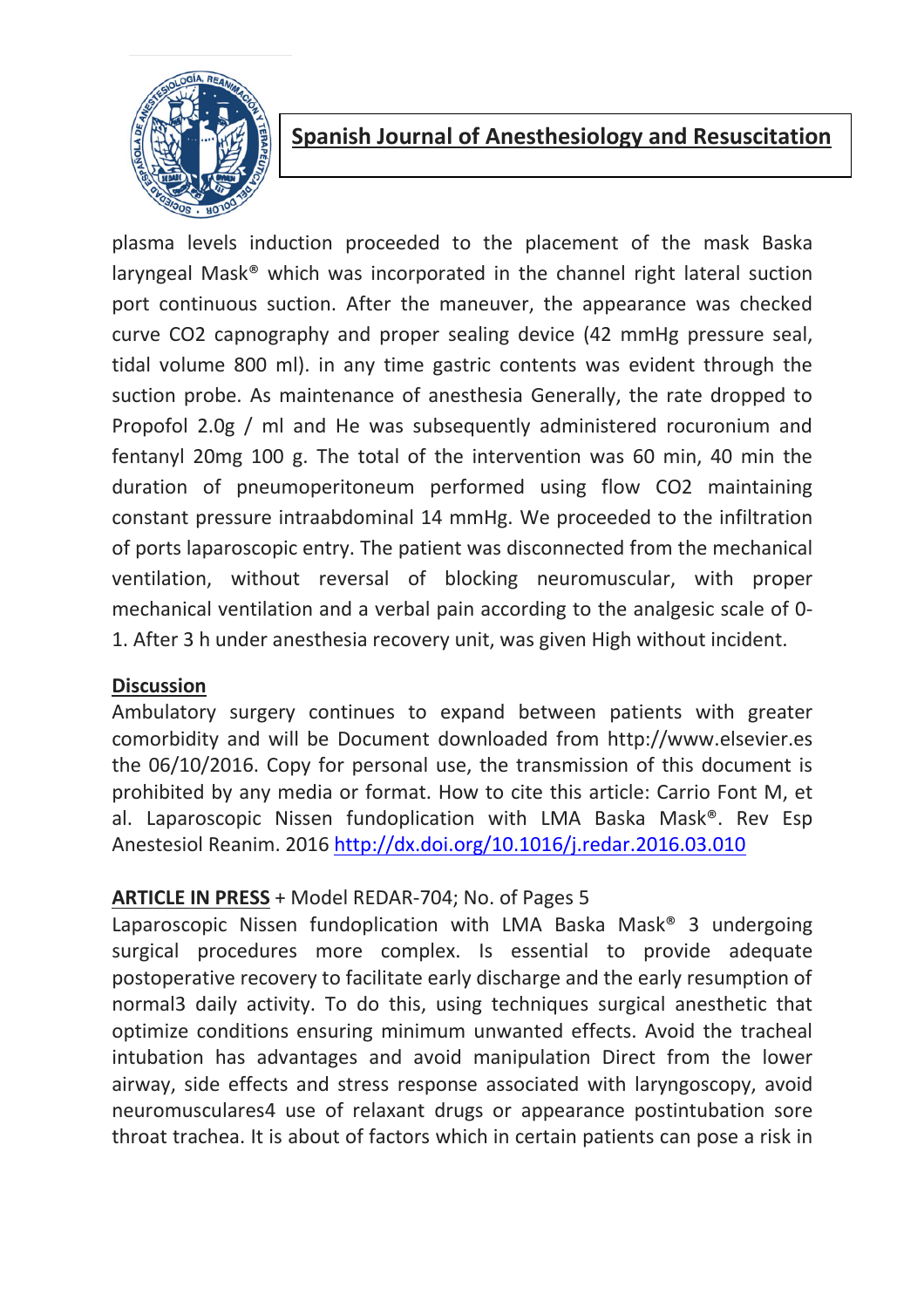

the development of complications and in which use of supraglottic devices can offer clear benefit.

Also, in recent years, laparoscopic techniques  $\sim$  They have increased their number of indications in surgery abdominal. These techniques considered minimally Invasive offer decreased surgical time, the morbidity, postoperative pain and days of stay hospital. Currently, surgery election patients with gastroesophageal reflux is fundoplication laparoscopia5 Nissen. This intervention is surround the abdominal esophagus through the esophageal hiatus with a fold of about 3 cm of gastric fundus, creating a valve mechanism that restores the function of the sphincter lower esophageal.

Surgery esophagogastric union already represents a risk of gastric aspiration is higher because of the very patología6, but will determine the degree of symptoms the patient has previamente7. The risk suction can be higher depending on factors Predisposing during surgery such as the position Trendelenburg, peritoneal stimulation during surgery and resulting increased intraabdominal pressure insufflation gas on the abdominal wall by neumoperitoneo8. However, arranged muscle groups in the hypopharynx will be useful during this proceso9. The most important mechanism antireflux lies in the tone of the upper esophageal sphincter (UES), It is 38 mm Hg in the patient awake but decreasing abruptly by the action of the relaxing muscle and other drugs used during anesthesia. The cricopharyngeal muscle and constrictor muscle lower pharyngeal make the EES and patients healthy helps prevent the flow of esophageal contents to pharynx and aspiration through a mechanism closing limiting the passage of any liquid, thus providing essential to the protection of airway protection.

The combined rapid sequence intubation pressure of cricoid on esophagus (Sellick maneuver) and awake intubation patient presentedas anesthetic techniques for handling election of patients at risk for aspiration of gastric contents or esophageal, always considering tracheal intubation as technical gold standard because it provides the maximum insulation and protection of the airway against the passage of pulmones10 made the gastric content. But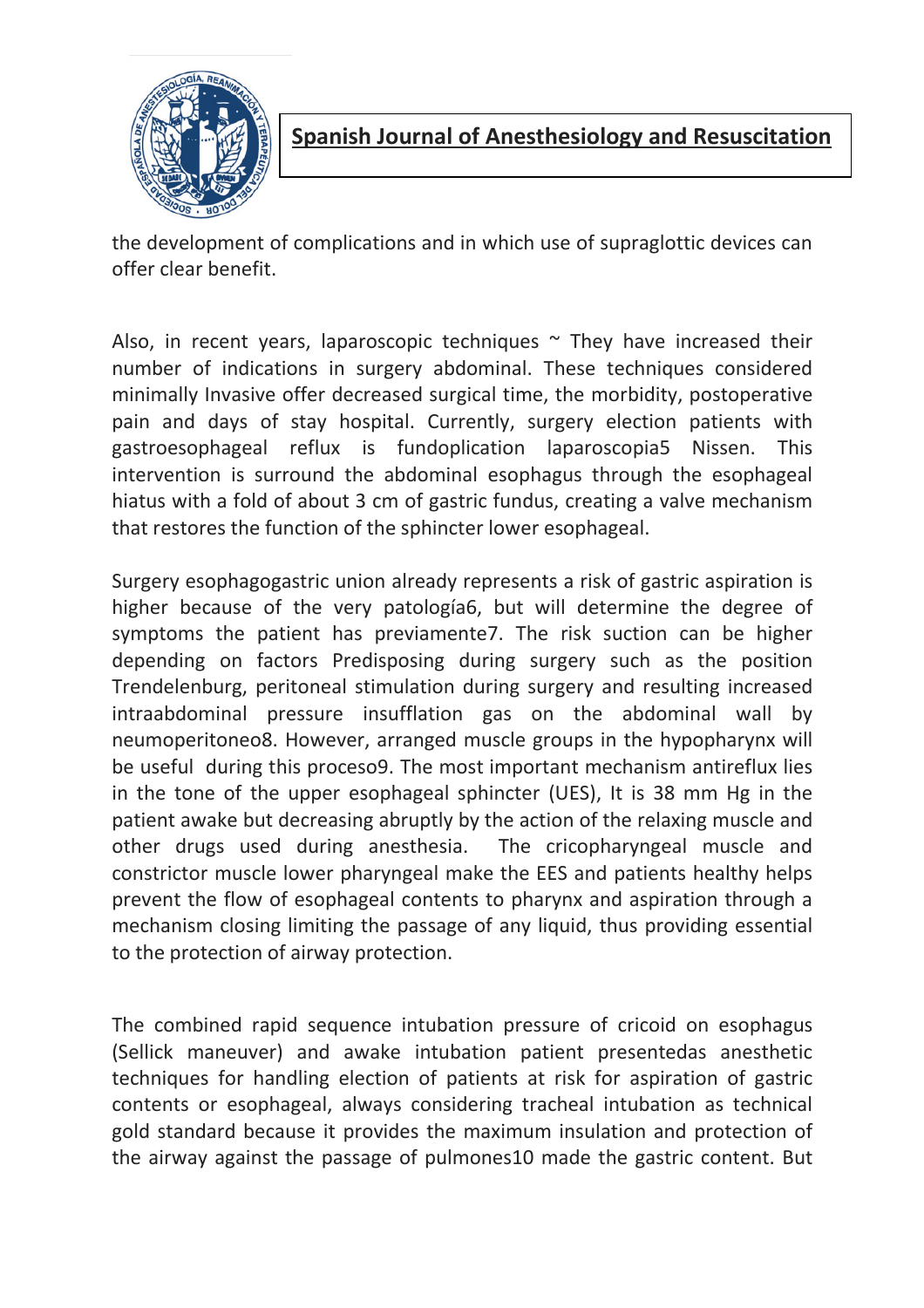

during the anesthetic induction there is a critical period of maximum risk of regurgitation prior to intubation. It's the moment in which the patient is deprotected with airway to cause a complete loss of tone in the musculature forming the esophageal junction region despite performing Sellick maneuver has been repeatedly questioned by his false eficacia11. By Therefore, any measure to maintain proper tone muscle in the region, such as avoiding administration muscle relaxants, will decrease significantly the risk of regurgitation in the period prior to placement control device airway. Is by why the LMA becomes an alternative interesting for the anesthetic management of these patients.

The rapid sequence intubation Laryngeal Mask has been used successfully since 1981 and then the emergence of the first classical model, They have been developing new models with modifications projected to improve its characteristics. One of the main challenges supraglottic devices has focused to ensure complete draining of the contents of stomachs magician through aspiración11 channel. The biggest problem It arises from the pequeno $\sim$ diameter usually present and thus the rapid collapsibility if required a quick and acceptable amount drawn in case Unexpected presence reflux. Furthermore, use laparoscopic surgery has also been recently described in the literature. Specifically, the LMA Baska Mask®12. It is a third generation device that presents conceptual improvements over models previous mask. Being totally silicone It is completely adapted to the anatomy. It presents a no inflatable cuff that is continuous with the central canal ventilation and provides sealing with increasing pressure with mechanical ventilation: the soft diaphragm cuff is inflated during the inspiratory phase of the ventilation and retracts to atmospheric levels during passive exhalation, thus avoiding possible damage as a result  $\sim$  of an envelope cuff inflation and allowing high sealing pressures. It is also characterized by 2 channel drain (both gauge 18F, superior the other devices) that reduces the risk pulmonary aspiration. When we breathe through a single port may become clogged with gastric wall due to suction, so the presence of a second drain avoids this effect by allowing balance pressures establishing an air flow (Venturi effect). However, It has a failure rate positioning greater than other masks because of their difficulty insertion, reducing its eficacia13 ..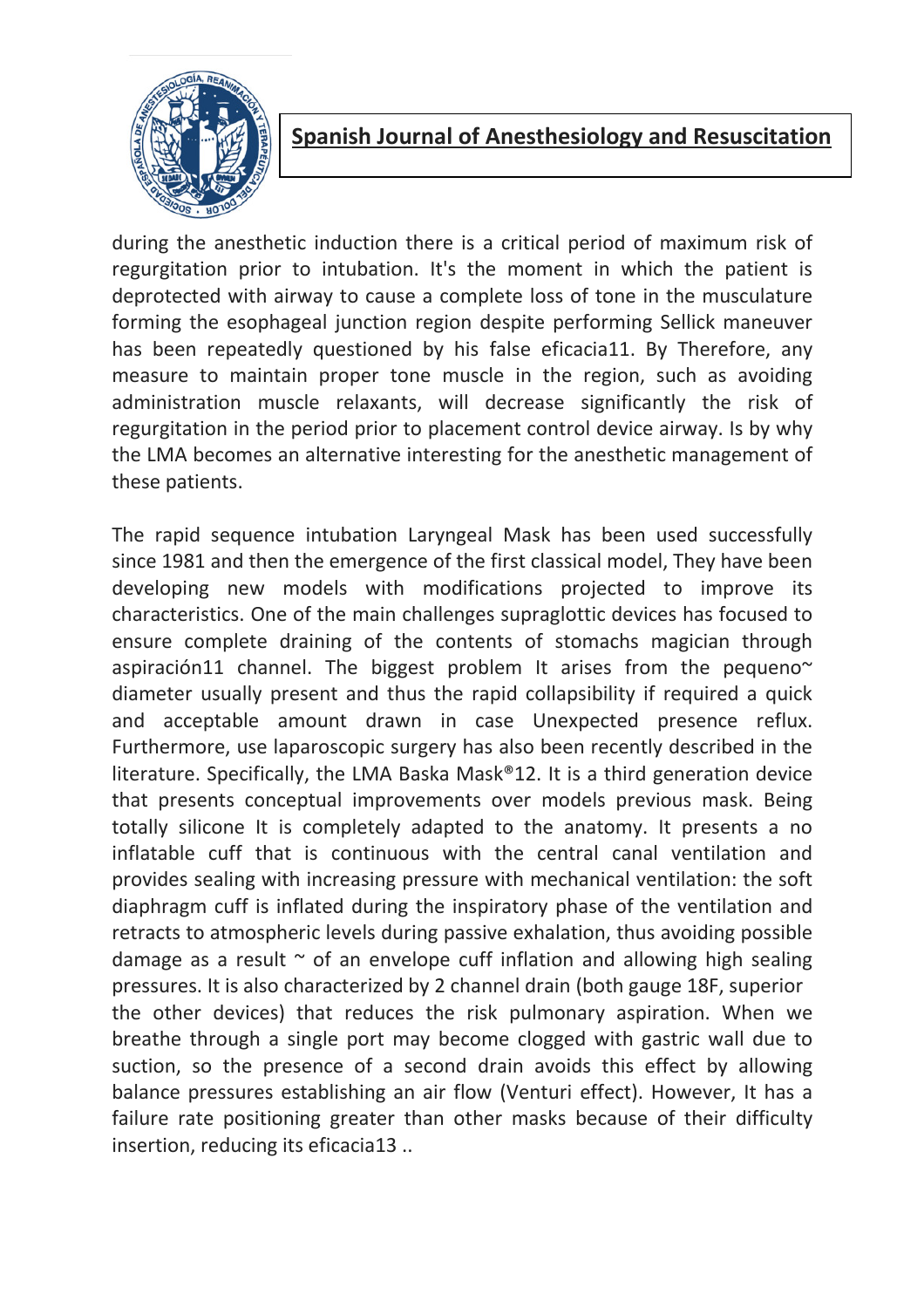

For the anesthetic approach of the case exposed , several factors were decisive . It was a patient with bronchial hyperreactivity in which intubation could trigger more often an episode of bronchospasm due to irritation or catecholamine response , so a supraglottic device could largely avoid this risk. After the anamnesis , we made sure we had minimal clinical symptoms of regurgitation , without previous episodes of gastric contents output . And finally , the extensive experience in the ambulatory surgery unit in the use of the LMA in laparoscópicos14,15 procedures , including the Baska Mask® as the ideal tool to address all conflicts exposed The The main objective of our trategy was to avoid loss of muscle tone during anesthetic induction Document downloaded from http://www.elsevier.es the 06/10/2016. Copy for personal use, the transmission of this document is prohibited by any media or format. How to cite this article: Carrio Font M, et al. Laparoscopic Nissen fundoplication with LMA Baska Mask®. Rev Esp Anestesiol Reanim. 2016 http://dx.doi.org/10.1016/j.redar.2016.03.010

ARTICLE IN PRESS + Model REDAR-704; No. of Pages 5 4 M.

Font Carrio et al . by not requiring the administration muscle relaxants prior to isolation of the airway, so the patient benefited from its main antireflux barrier which is made up of striated muscle Union Gastroesophageal, the EES and hugging muscle group hypopharynx. Also, the mask provided Mask® Baska tolerate the properties required for laparoscopic surgery, tolerating pressures due to pneumoperitoneum without being altered ventilatory function and offering quality patient anesthesia without complications you added.  $\sim$  The patient could be discharged, following the circuit outpatient surgery under optimal conditions and maximum security

Conclusions Mask® Baska is a promising alternative to laparoscopic surgery for tracheal tube, ensuring ventilation with the same safety and efficacy as endotracheal intubation without major adverse events. And surgeries in patients with increased risk of aspiration of gastric contents, the mask Mask® Baska offers clear advantages over other devices, because of their diseno~ and better sealing characteristics at high pressures and the ability to better control drainage for suction, thus avoiding the use of neuromuscular relaxants during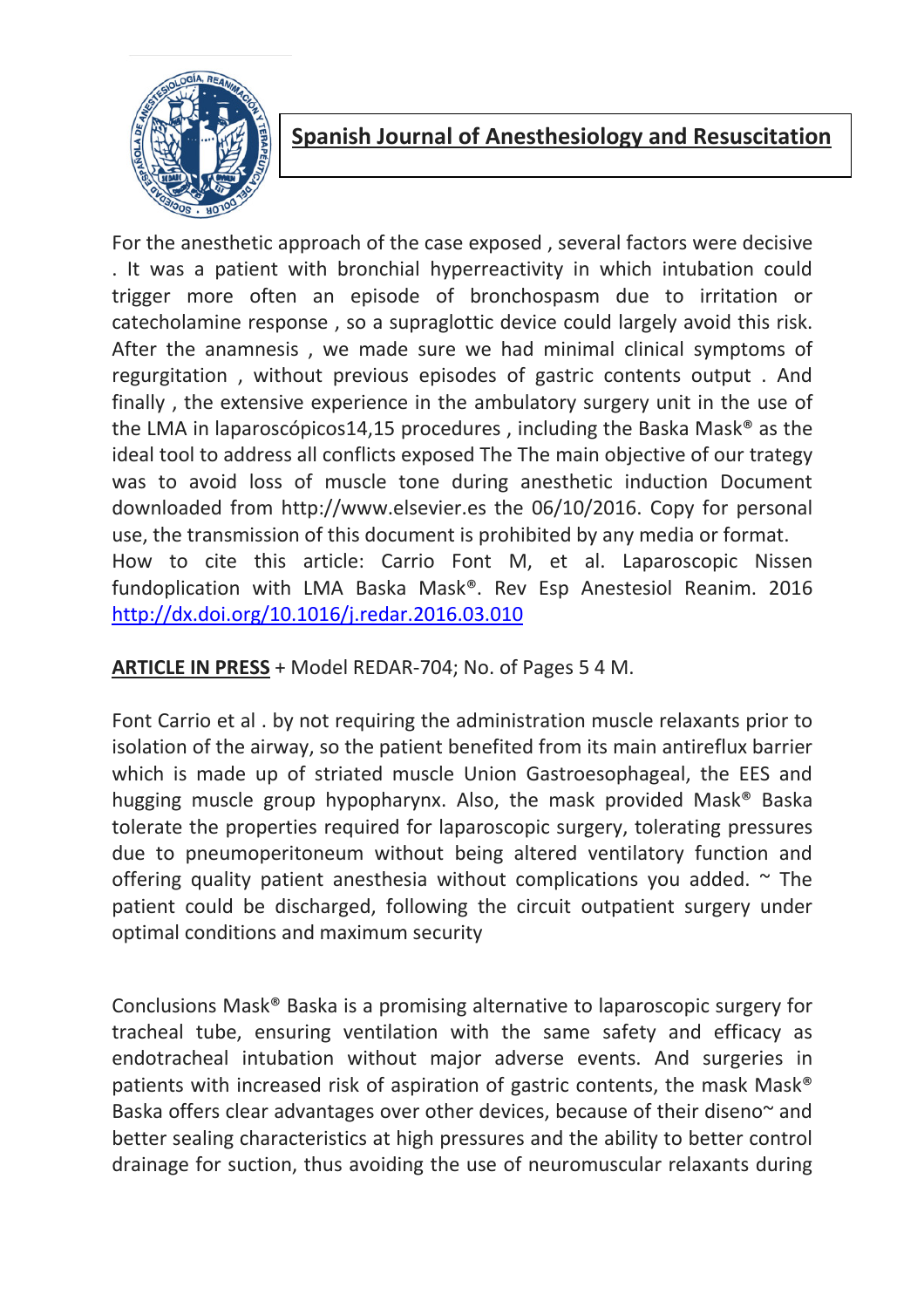

anesthesia induction (as required tracheal intubation), without exposing the patient to the critical period of maximum regurgitation in which the airway is not yet isolated and lack of muscle tone in that period physiological causes loss of protection against possible aspiration of contents from the stomach in patients at high risk. We present a case in which we consider that the patient benefited from the use of Baska Mask®, without implying an increased risk due to the properties that this device offers for surgery at high risk of regurgitation, being carried out both technical surgical and anesthetic maneuvers by highly prepared and trained for this purpose (Figs. 1 and 2).



Figure 1 LMA prepared for Baska Mask® insertion conventional drain hole for drainage and another connected to continuous pharyngeal aspiration.

Figure 1 LMA prepared for Baska Mask® insertion conventional drain hole for drainage and another connected to continuous pharyngeal aspiration.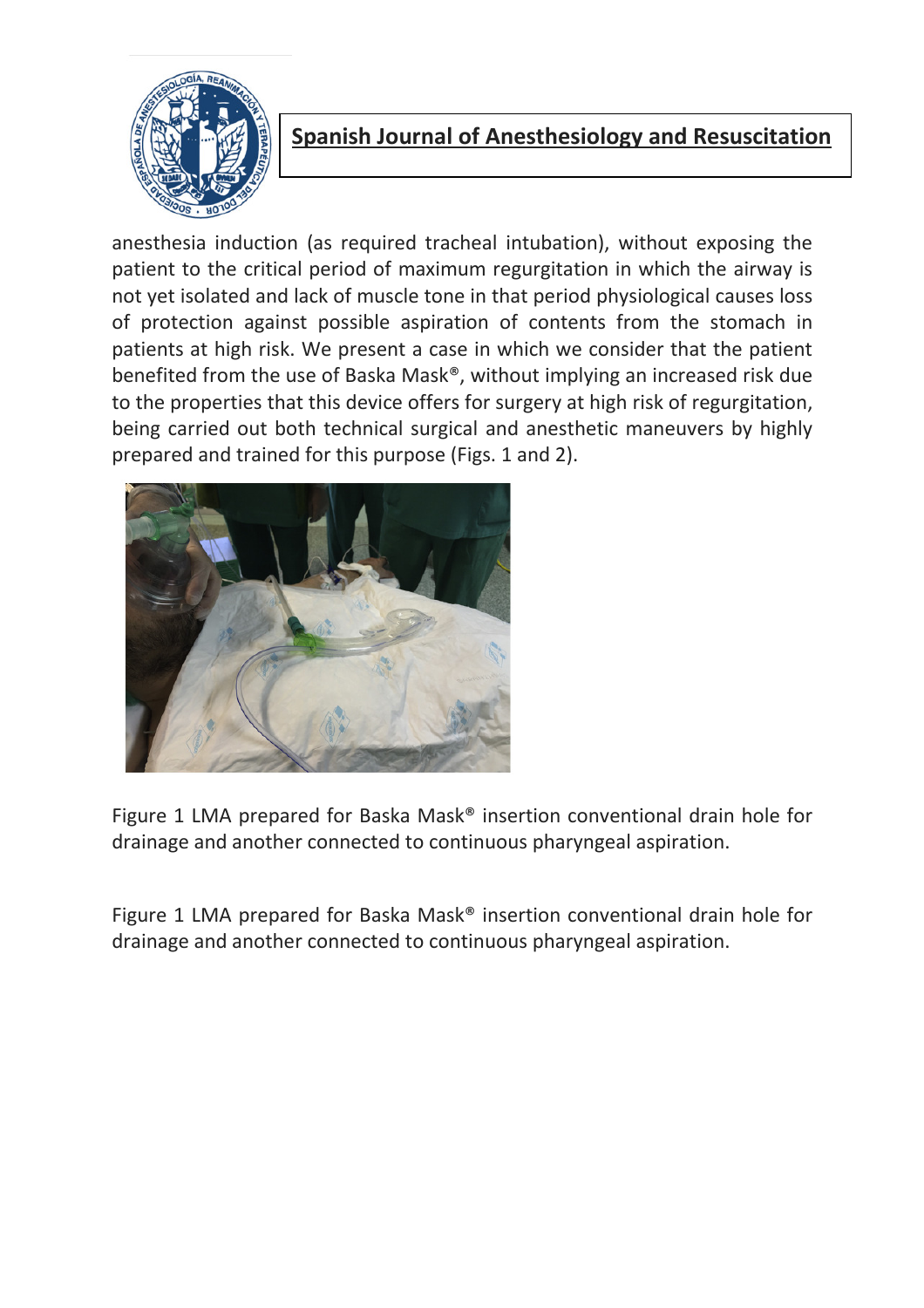

Comparative Figure 2 ML scheme according IOT or alteration regarding the EES and maximum of regurgitation during performance of a laparoscopic procedure. The period critical occurs after blocking the defense mechanisms during neuromuscular blockade prior to the isolation of the airway during intubation. While the airway is protected no risk, appearing another critic of half-relaxation period after extubation does not occur with the use of ML at obviated the use of relaxant drugs (there is a possibility that are required in minute doses because the surgery is taking place, but its effect should not involve handling periods airway during insertion or removal of the ML). Ethical responsibilities Protection of people and animals. The authors state that for this investigation have not been performed experiments on humans or animals. Confidentiality of data. The authors declare that they have followed the protocols of the workplace on the publication of patient data. Right to privacy and informed consent. The authors declare that this article does not appear patient data. Competing interests The authors declare no conflict of interest.

Bibliografía 1. White PF, Kehlet H, Neal JM. The role of the anesthesiologist in fast-track surgery: From multimodal analgesia to perioperative medical care. Anesth Analg. 2007;104:1380---96. 2. Garcia-Aguado R, Charco MP, Cortinas DJ. Recomendaciones para el manejo de la vía aérea difícil mediante dispositivos extraglóticos en el paciente adulto sometido a cirugía ambulatoria. Rev Esp Anestesiol Reanim. 2010;57:439---53. 3. Gertler R, Joshi GP. Is one general anesthetic technique associated with faster recovery? Evidence-based